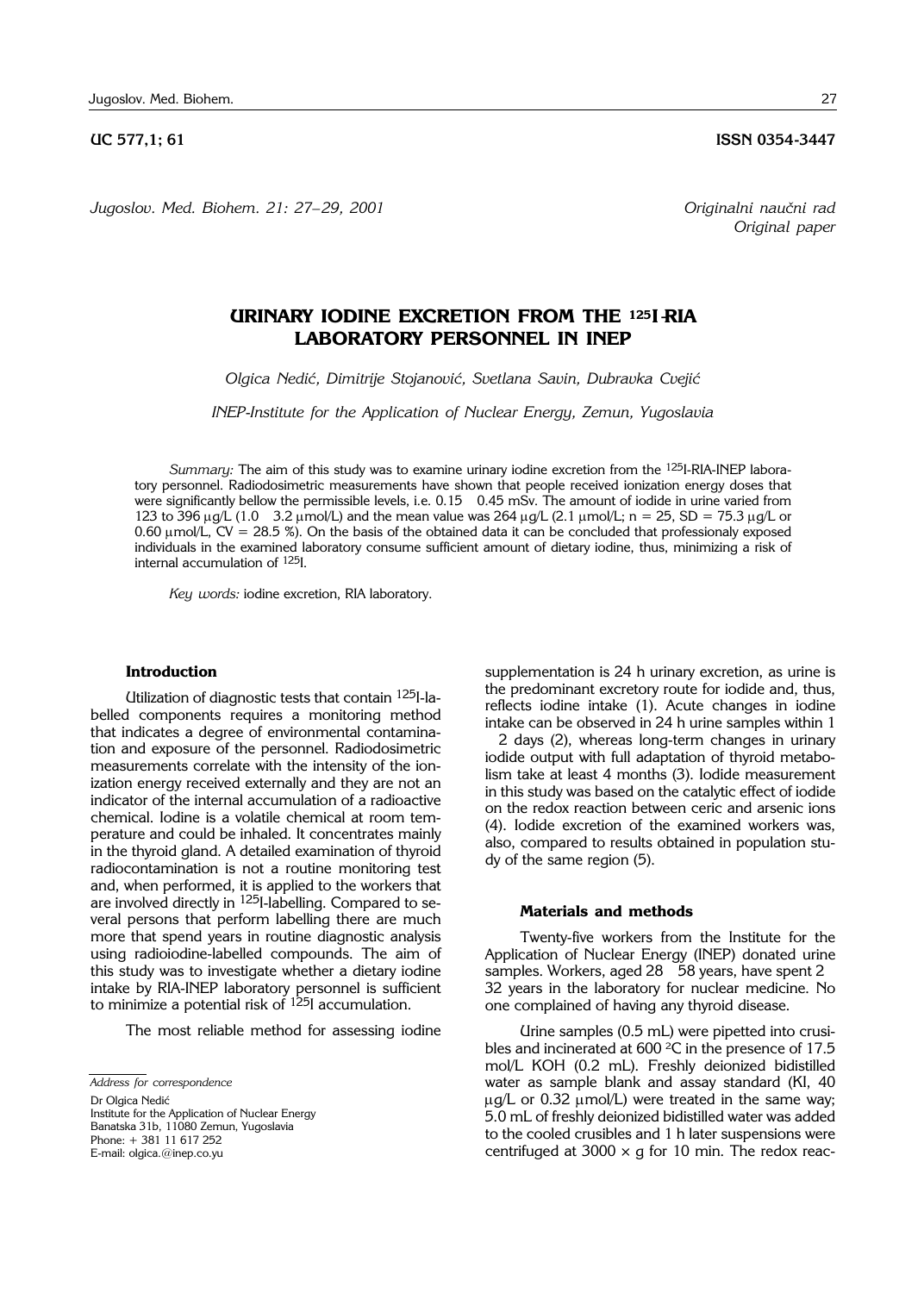24 °C, using 1.0 mL 0.003 mol/L Ce-reagent (ceriumammonium-sulphate), 0.5 mL supernate and 0.5 mL 0.02 mol/L As-reagent (arsen-trioxide) (6). After thorough mixing for 5 s the absorbance was monitored at 420 nm at 15 s intervals for 2 min. Standard iodide solutions ranged from 2 to 10 ng per reaction mixture. A slope  $\Delta A/\Delta t$  was determined for each sample and the amount of iodide was calculated using a linear function  $\Delta A/\Delta t = f(c \, \Gamma)$ .

Data were analysed by Student's *t* probability distribution.

## **Results**

Personal radiodosimeters registered monthly levels from 0.15 to 0.45 mSv, while the permitted monthly dose is 4 mSv. The amount of iodide in urine varied from 123 to 396  $\mu$ g/L (1.0 3.2  $\mu$ mol/L) and the mean value was  $264 \mu g/L$  (2.1  $\mu$ mol/L; n = 25, SD  $= 75.3 \mu g/L$  or 0.60  $\mu$ mol/L, CV = 28.5 %). A probability distribution of the obtained values is presented in *Figure 1.*

## **Discussion**

Examination of 30 workers performing routine 125I-labelling in Brazil demonstrated that 25 of them presented a significant radioactivity of their thyroids (7). The maximum thyroidal concentration was 24 kBq (the specific activity of  $125$ I is 642 kBq/nq). Although the authors stated that all values were below maximal permissible burden, there is controversy regarding the defined annual limit on intake of 125I. 125I activities used for labelling in INEP range from 18 to 185 MBq. Concequences of thyroid radiation are nu-



Figure 1. Probability distribution of the measured values for urinary iodide concentration in 125I-RIA-INEP laboratory personnel.

merous. After a latent period of 6 10 years after acute contamination, intrathyroidal adenomas and carcinomas may develop, followed by thyroid insufficiency and permanent hypothyroidism (8). Although radiation is the only well defined risk factor for thyroid carcinoma, no clear risk increase has been shown following diagnostic and therapeutic <sup>131</sup>I exposure (9). Physico-chemical characteristics of a particular radioisotope are, obviously, a determining factor.

 $^{125}I_2$  from the atmosphere could enter the body via skin absorption or across mucous membranes. Acute iodine excess is usually a result of direct ingestion as a dietary iodine or administration of organic iodine compounds which release iodide during degradation (10). Dietary iodine is rapidly and almost completely absorbed from the gastrointestinal tract after being converted to inorganic iodide and protein sodium-iodide symporter (NIS) mediates iodine accumulation in thyrocytes against an electrochemical gradient (11). Some extrathyroidal tissues express iodide uptake activity to a minor extent (salivary glands, gastric mucosa, mammary glands), but there is no organification (12). High levels of hNIS mRNA were observed also in parotid gland, pituitary gland and thymus, while lower levels were found in heart, submandibular gland and nasopharyngeal mucosa (13). When discussing a problem of <sup>125</sup>I contamination, thyroid gland, therefore, is not the only organ affected, although 80 % of the total body iodine is confined to this gland (14).

Experimental results of this study showed that analysed workers received radioactivity doses far below the maximum permissible amounts. Urinary iodide content of all tested persons was at the level of Belgrade population (the mean value was  $280 \mu g/L$  or 2.2  $\mu$ mol/L) (5). The results also agree with those of Simić and coworkers (15), who examined iodine status of the school children (7 15 years) in Serbia. They have found urinary excretion to range from 20 to 803  $\mu$ g/L, with the mean value of 158  $\mu$ g/L. A large scatter of values (high CV), however, was noticed indicating individual variations in nutritional habits.

Monitored urinary iodide levels are considered to be good, since a daily recommended nutritional intake, according to World Health Organization (WHO), is 150  $\mu$ g for adults (16). It is, also, significantly below the maximum tolerable intake which is  $1000 \mu$ g a day  $(8.1 \mu$ mol/d) (17). Study of Ermans (18) demonstrated that the amount and the rate of radioactive iodine accumulation in thyroid gland is inversly proportional to dietary iodine intake. With urinary excretion of 250 µg iodide daily approximately 27  $%$  of  $131$  accumulated in the thyroid (measured as percentage of administered radioactivity dose). Appropriate stable iodine intake ensures minimum consequences of radioiodine contamination. The easiest way to augment total iodine intake is by using iodized table salt, as well as by consuming greater amounts of iodine rich food (17, 19).